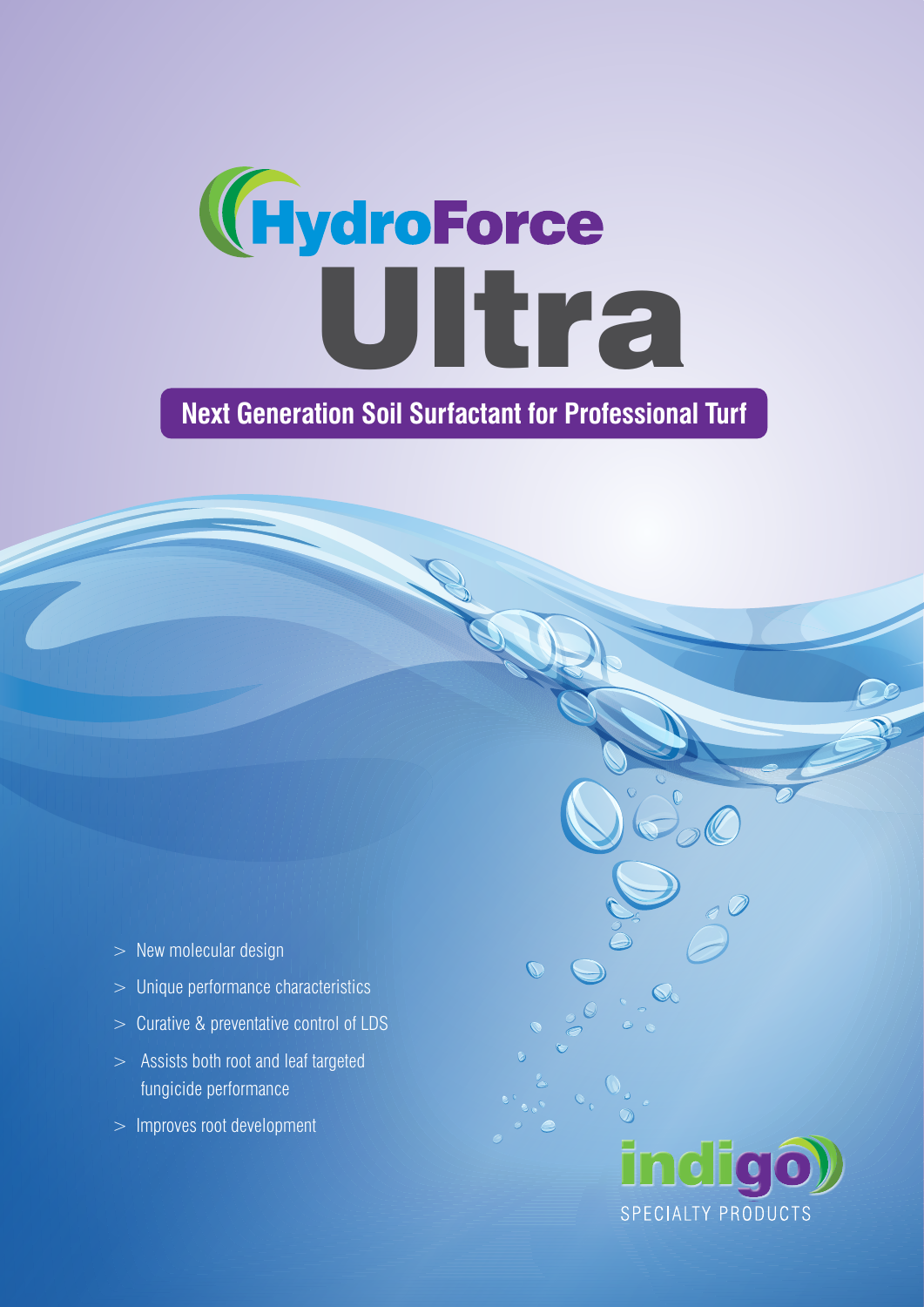

### **New Generation Soil Surfactant**

HydroForce Ultra represents a surfactant advancement in managing water in professional turf situations.

HydroForce Ultra is a new chemistry, with a unique molecular design, developed in partnership with one of the leading manufacturers of block co-polymer technology in the United States. The new molecular design, comprises of a block co-polymer with a modified structure to provide unique performance characteristics.

HydroForce Ultra is manufactured in the united states to the strictest standards. The product comes available in a 10L pack size and has been developed and is supported by Dr Stan Kostka, Dr Mike Fidanza and Dr Cale Bigalow from Rhizosolutions LLC.

## **Key Benefits of HydroForce Ultra**

- > Novel molecule, with a unique structure for maximising wettability and responsiveness to hydrophobic soil surfaces, whilst maximizing air to water ratio's for improved plant performance.
- > Provides both curative and preventative performance on localized dry spot.
- > Manufactured in the USA to the highest possible standards.
- > Extensively field tested, with excellent performance in the USA, Europe, Asia and Australia. Performed well even in the toughest of conditions, proving effective where competitive products struggled.
- > US University research has shown that HydroForce Ultra can be used to enhance fungicidal performance and improve turf quality during tough summer conditions.
- > HydroForce Ultra is tank mix compatible with a range of products.
- > HydroForce Ultra has shown in Australian Field trials to enhance root development.
- > HydroForce Ultra provides at least equivalent performance to competitive products at significantly lower use rates.

### **The Uniqueness of the HydroForce Ultra Molecule**

The molecule in HydroForce Ultra is a block co-polymer, with the structure and balance (defined in the illustration below) of the molecule modified to enhance adsorption to hydrophobic materials and to radically increase the wettability and responsiveness of treated surfaces to applied water, giving it unique performance characteristics.

Large hydrophobic base (nonpolar) to the molecule, binds with the non-polar organic coatings on

Hydrophobic organic coatings forming on soil particle as a result of thatch decomposition.

**Soil Particle**

Shorter polar, Hydrophillic ends extend into pore spacing to capture water and hydrate the soil environment for root uptake. The shorter ends, allow for enhanced air to water ratio's within the soil.

the flori-polar organic coatings on the soil particle via adsorption.<br>The soil particle via adsorption. water from the weak hydrogen bonds formed on the hydrophilic ends.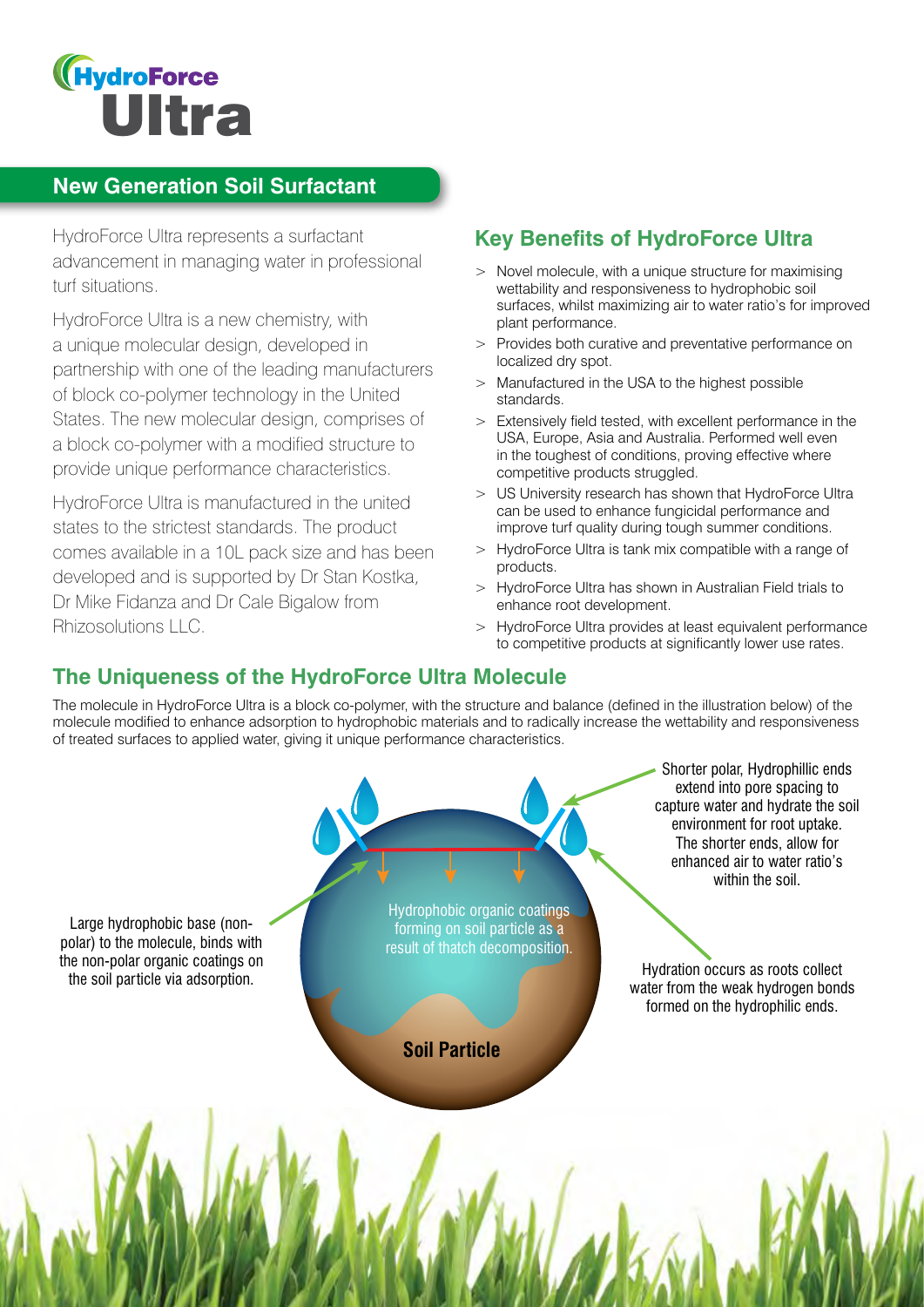

# **HydroForce Ultra Research**

**1. Turf Quality Assessment Research: Summer months USA – May to September Purdue University Trial: Dr Cale Bigalow: 2018 August Assessment Date Comparison**



Competitor 1 – 19L/ha HydroForce Ultra – 12.5L/ha Competitor 2 – 16L/ha Non-treated Turf

**Result:** HydroForce Ultra produced excellent playing conditions, extremely resilient turfgrass and high turf quality under severe stress.



**2. Soil Volumetric Water Content % Research Trial – May to September, 2018 – Dr Cale Bigalow, 2019, Purdue University**

**Result:** HydroForce Ultra is effective at managing volumetric water content to target levels.



**3. Root development & Plant Health Research Trial @ Oxley Bowling Club, Brisbane – January to April, 2020 – Trial conducted by G-Censeo Research**

Result: HydroForce Ultra assists in improving root weights in Couch turf during stressful summer conditions. Product Applications applied 7/1/20, 18/2/20, 17/3/20. Dry Root weights taken on 5/3/2020 and 24/4/2020.

bc

n

a

30

40

50

 $\prime\$ 

**4. Improvement in Fungicidal Performance Research Trial – Penn State University (August, 2018) – Trial conducted by Dr Mike Fidanza** 



**Result:** HydroForce Ultra assists in improving disease control of foliar diseases by effectively reducing leaf wetness. Surfactant was removed from the leaf the night of the applications.